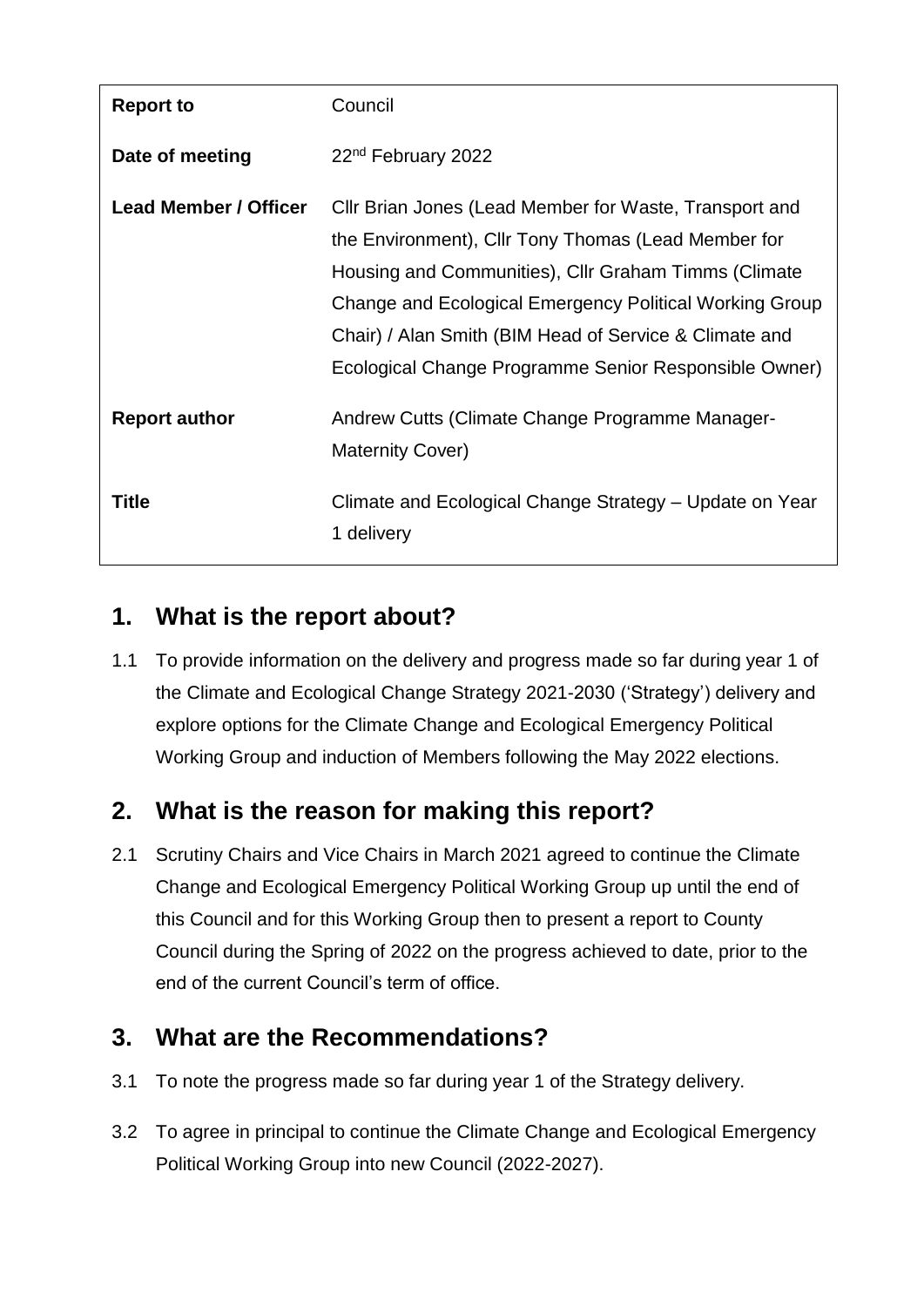- 3.3 To provide feedback on the draft plan / approach for inducting Members of the new Council after the May 2022 elections on this agenda.
- 3.4 That the Committee confirms that it has read, understood and taken account of the Well-being Impact Assessment (Appendix 1) as part of its consideration.
- 3.5 To consider the creation of a dedicated Cabinet lead for Climate and Ecological Change as recommended by the Climate Change and Ecological Emergency Political Working Group.

#### **4. Report details**

- 4.1. The Council declared a Climate Change and Ecological Emergency in July 2019. Subsequently the [Climate and Ecological Change Strategy \(2021/22-2029/30\)](https://www.denbighshire.gov.uk/en/your-council/strategies-plans-and-policies/strategies/climate-and-ecological-change-strategy.aspx) was adopted in February 2021 which commits the Council to become a Net Carbon Zero and Ecologically Positive Council by 2030 in addition to reducing carbon emissions from the goods and services we buy (the Council's supply chain) by 35% by 2030.
- 4.2 The Strategy provides a route map to achieve the 2030 goals. There are a number of key performance indicators that are being used to judge the performance of the Council in achieving its 2030 goals, including: reducing carbon emissions the Council emits from various sources, increasing carbon sequestration of land the Council owns/leases and manages and increasing the species richness of the land the Council owns/leases and manages.
- 4.3 Whilst the first year of judgement against goal delivery is 2021/22 (the first year of the Strategy), 2020/21 performance has been monitored and results given in Appendix 2. This was included in the Annual Performance Review 2020/21 which was approved by Council on 6<sup>th</sup> July 2021.
- 4.4 Learning from 2020/21 and the impact of Covid-19 along with the understanding that we need to reduce our carbon emissions as much as we can has led to the adjustment of our targeted delivery pathway within our Net Carbon Zero goal. This is summarised in Appendix 3.
- 4.5 The Climate and Ecological Change Strategy lists 37 policy/process changes and 75 activities that the Council would undertake to deliver on our 2030 goals. All these policy/process changes and activities are 'owned' by individual Service Areas and listed within Service Business Plans. This list of actions is not static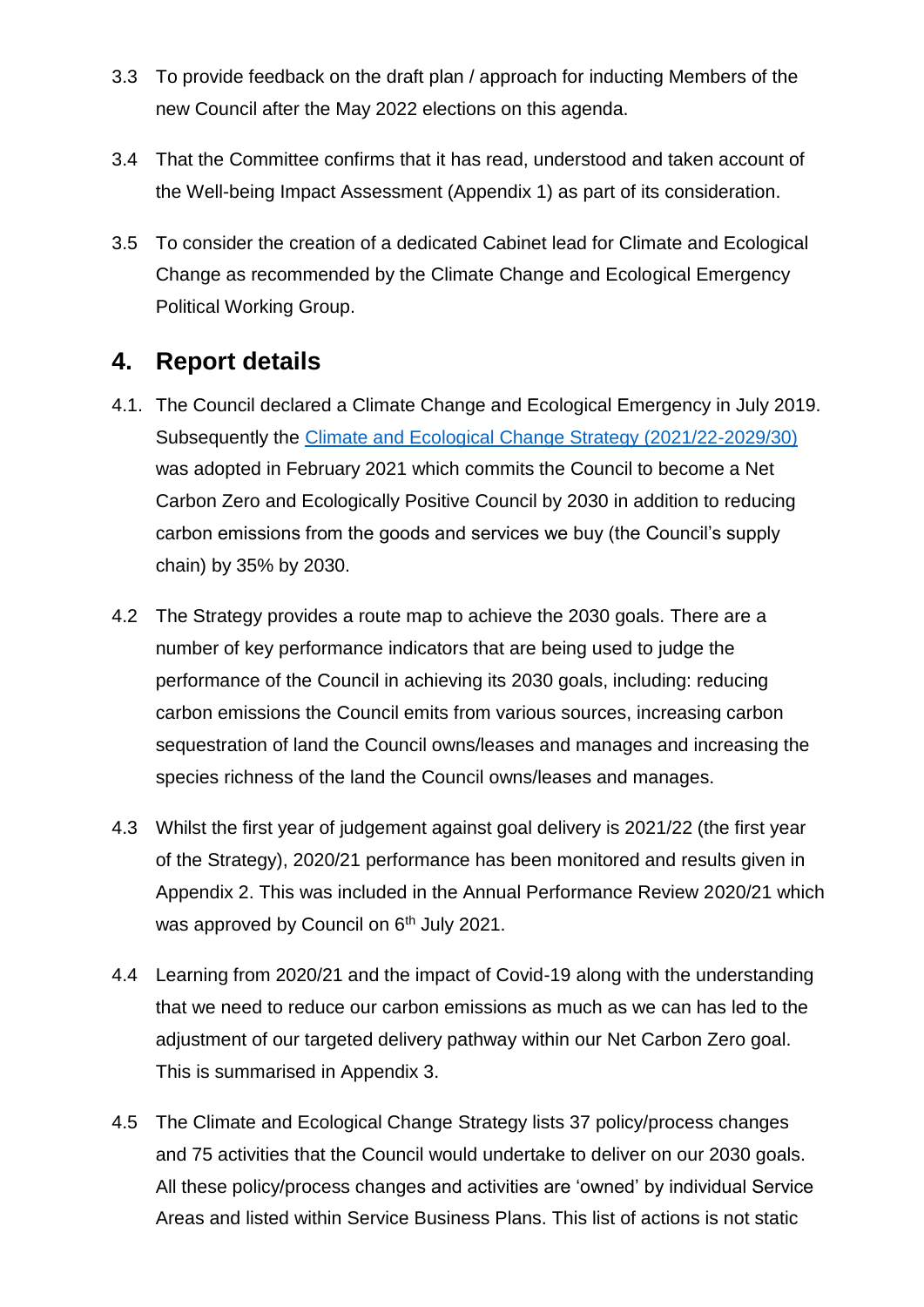and can be added to at any time and will need to be in order to continually improve and deliver on our 2030 goals. The next official review and refresh of the Strategy, date as published in the strategy document, is 2023/24.

- 4.6 Progress status updates on Service Business Plans are sought every quarter which now include Climate and Ecological Change Strategy actions.
- 4.7 The Strategy is being delivered as a Programme with 8 work streams underneath it. Under each work stream a set of deliberate projects will be developed and delivered each financial year, subject to funding. The Programme status is reported using RAG methodology every 6 weeks for the overall programme (achieving 2030 goals) and for the projects being delivered during that particular financial year (2021/22). The in-year status RAG is currently "Yellow-Experiencing Obstacles". The step change in pace and scale of projects being delivered in 2021/22 compared to previous years is highly commended but delay in mobilisation has meant a delay in benefit realisation resulting in the yellow RAG status (1 down from green).
- 4.8 See Appendix 4 for an update on Council progress on this agenda since the Emergency Declaration in 2019 and projects delivered in Year 1 in newsletter form which exemplifies the progressive and commendable work.
- 4.9 DCC was audited by Audit Wales in December 2020 to June 2021 on its ability to deliver on its environmental ambitions, including how the Council plans to integrate, embed, measure, and communicate its environmental ambitions. Audit Wales' findings were highly positive and further information can be viewed via [Governance and Audit Committee report](https://moderngov.denbighshire.gov.uk/ieListDocuments.aspx?CId=130&MId=6490&Ver=4&LLL=0) (26<sup>th</sup> January 2022).
- 4.10 There is a recommendation from the Climate Change and Ecological Emergency Political Working Group, supported by the Lead Members, to continue the group following election in May 2022, reflecting on the positive impact such a working group has had working with officers. The Terms of Reference for the Climate Change and Ecological Emergency Political Working Group is provided in Appendix 5. If Council agree in principal to this recommendation, Democratic Services would ask, following the May elections, for political grouping to nominate 2 representatives for the working group and would support the first meeting including the nomination of chair and vice chair.
- 4.11 A draft outline plan for inducting Members of the new Council after the May 2022 elections on this agenda is provided in Appendix 6 and feedback is welcomed by Councillors on this Council in readiness.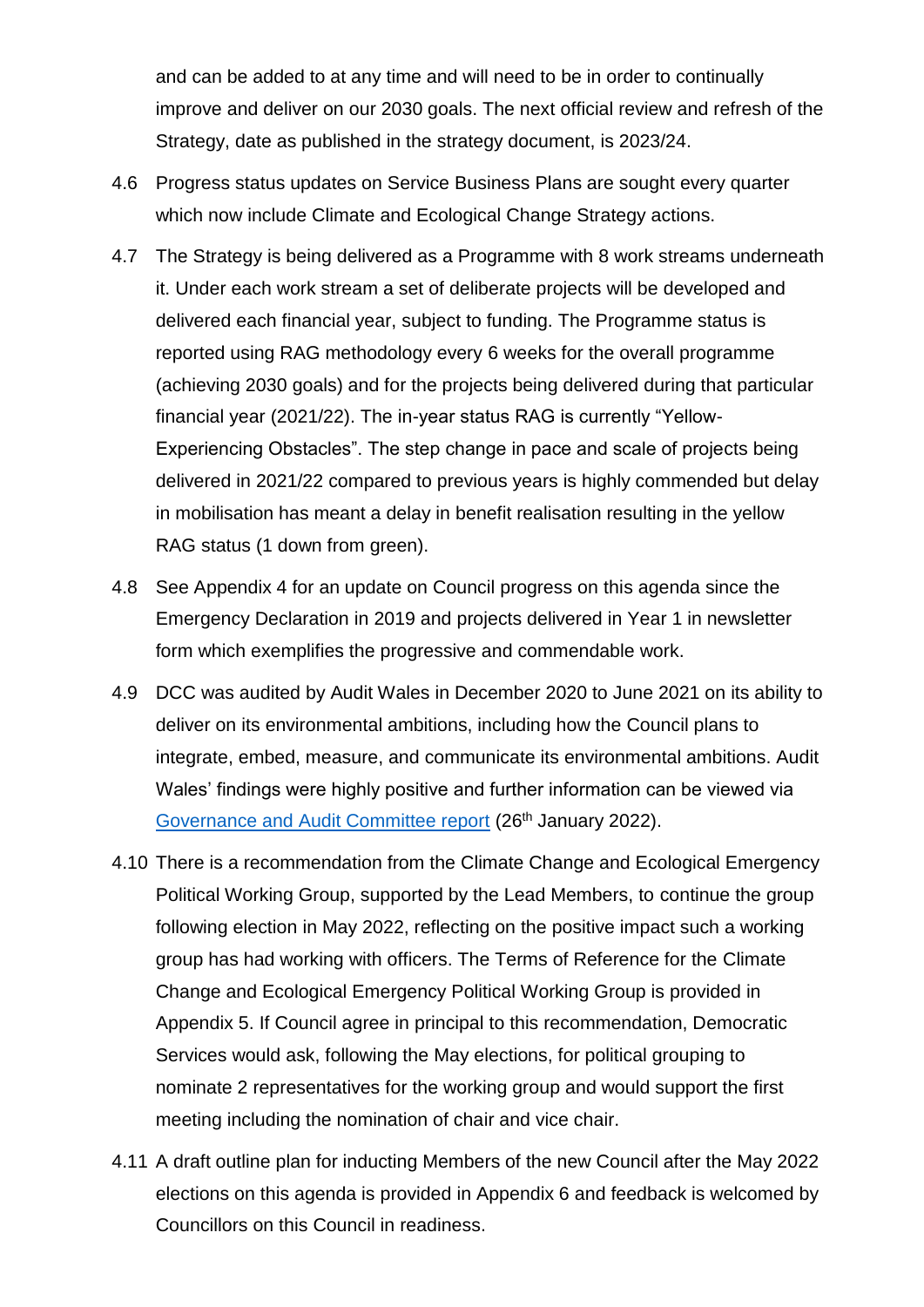#### **5. How does the decision contribute to the Corporate Priorities?**

- 5.1 Year 1 of the Strategy will make a direct contribution to the current Environment Priority within the Corporate Plan 2017-2022 (specifically 15% carbon reduction target and planting 18,000 more trees by 2022).
- 5.2 It represents the delivery document for the Council achieving its aim of becoming Net Carbon Zero and Ecologically Positive by 2030 in response to the Climate Change and Ecological Emergency declared by the Council in 2019.
- 5.3 The Strategy will make our contribution to the Welsh Government policy for the public sector to be carbon neutral by 2030, for Wales to meet its legally binding target of reducing emissions to Net Zero by 2050 and supports the Council's statutory duty under Section 6 of the Environment (Wales) Act 2016 to "seek to maintain and enhance biodiversity".

#### **6. What will it cost and how will it affect other services?**

- 6.1 Some changes and actions set out in the Strategy will require capital investment, others revenue funding, and some delivered at no additional cost. Many of the changes and actions will save the Council money over the long term. All interventions will be individually financially appraised via capital business cases and through revenue budget plans and processes. In 2021/22 £200,000 has been allocated for staff and £189,000 for prudential borrowing repayments to lever c.£2m of capital investment. Further investment of £0.440m in 2022/23 provides £0.233m for additional staff to undertake the necessary work and the remaining £0.207m is to fund the revenue impact of capital spend (prudential borrowing).
- 6.2 The council will not have to provide all of the money to deliver the Strategy itself. We expect that grants from Welsh Government, National Government and supporting bodies will be available to help fund the planned work over the 9 years. So far in 2021/22 the Council has attracted £849,049 of external funding to deliver its programme of net carbon zero and ecologically positive work which has reduced the prudential borrowing requirement on the Council from this Programme.